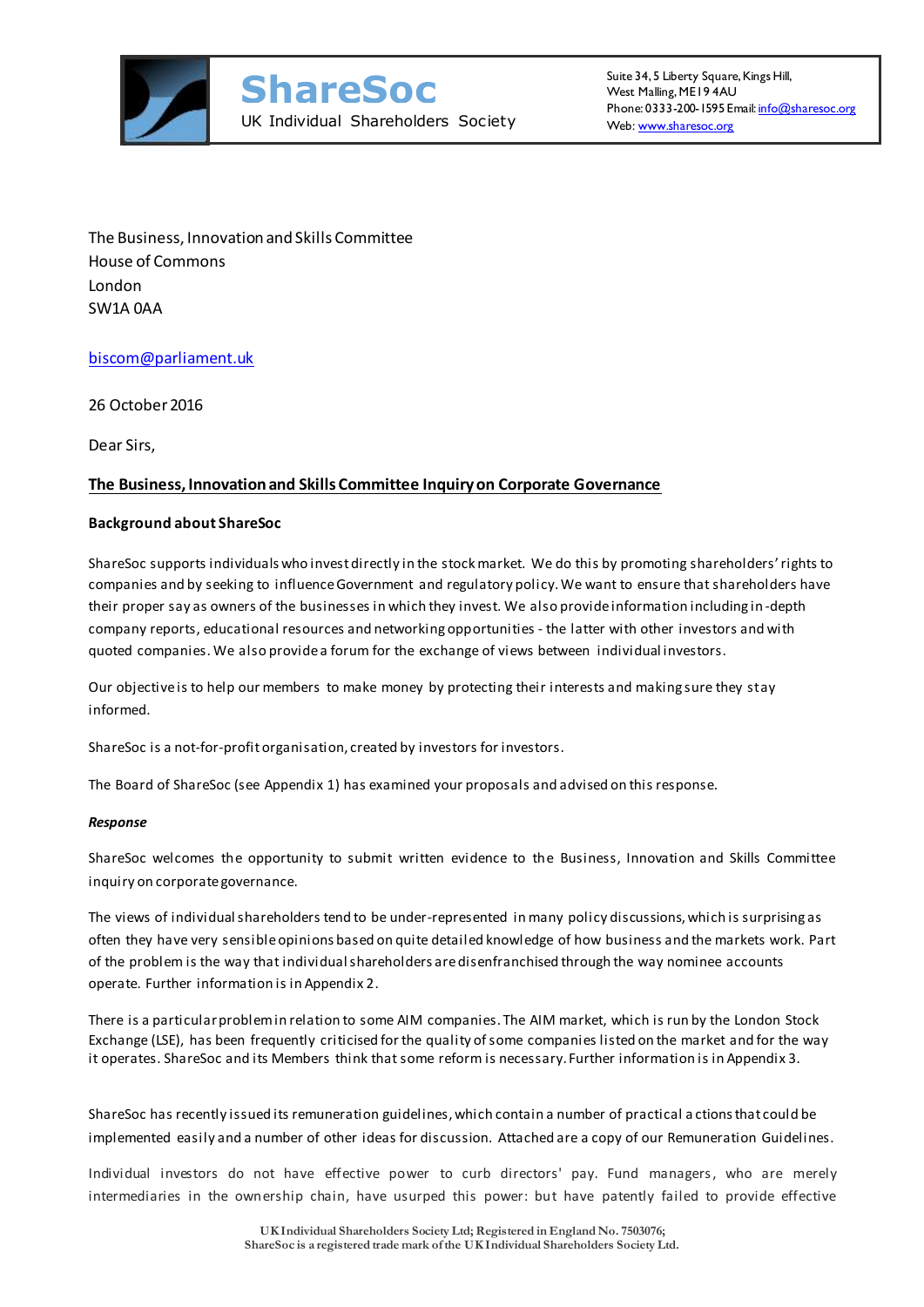stewardship. They are responsible for creating many of the current problems, yet to date seem to have avoided blame. Why should we expect them to suddenly change their behaviour? It is time for a strong input from Government and regulators of the London Stock Exchange to change the framework in which we are currently operating. The goal should be to get more power back to the ultimate investors. This can be achieved by:

- i. ensuring that individual shareholders can exercise their rights, even if their shares are held in nominee accounts.
- ii. ensuring that individual shareholders are educated about their rights and how to exercise them. ShareSoc, if sufficiently well resourced, can play a role in this. There should be government and/or NGO support for representative organisations such as ShareSoc, in particular for educational work.
- iii. iii. insisting that the London Stock Exchange properly regulate the AIM market.
- iv. requiring a binding annual vote on the remuneration report (which vote is currently only advisory and has proved to be ineffective).
- v. requiring companies to disclose the Pay Ratios over the previous 10 years of the CEO to the average employee and of the CEO to the second-highest paid employee. The 10-year disclosure creates the right long-term emphasis on this ratio, in a similar way to the TSR graph and table of CEO remuneration.
- vi. introducing shareholder committees as outlined in the paper by Chris Philp MP "Restoring responsible ownership: ending the ownerless corporation and controlling executive pay", comprising of the five largest willing shareholders and a representative of individual investors.
- vii. government stating its support for the ShareSoc Remuneration Guidelines, which recommend that the average FTSE 100 CEO pay should be reduced by approximately half and in particular that the maximum annual bonus should be 100% of salary and maximum long-term incentive award should be 100% of salary per year, except in the first year of appointment for external recruits.

We have responded below in more detail to the specific questions from the point of view of our members, who are individual shareholders.

### *Responses to specific questions*

### **Directors' Duties**

### **Q1 Is company law sufficiently clear on the roles of directors and non-executive directors, and are those duties the right ones? If not, how should it be amended?**

The law should not distinguish between the roles of directors and non-executive directors as doing so would undermine the concept of a unitary board, which is fundamental to UK company law.

The duty of directors is set out in Chapter 2 of Part 10A of the Companies Act 2006. **No changes are required.**

Appendix 4 explains the differences between the law and the best practice guidance of the UK Corporate Governance Code, Higgs and ICSA.

### **Q2 Is the duty to promote the long-term success of the company clear and enforceable?**

### **Duty to promote company success**

Under section 172 directors must "promote the success of the company". This somewhat nebulous provision created significant debate during its passage through Parliament, since it goes on to prescribe that decisions should be taken in the interests of members, with regard to long term consequences, the need to act fairly between members, and a range of other ["stakeholders"](https://en.wikipedia.org/wiki/Stakeholder_(corporate)), such as employees, suppliers, the environment, the general community, and creditors. Many groups objected to this "enlightened [shareholder value"](https://en.wikipedia.org/wiki/Shareholder_value) model, which in form elevated the interests of members, who are invariably shareholders, above other stakeholders. However, the duty is particularly difficult to sue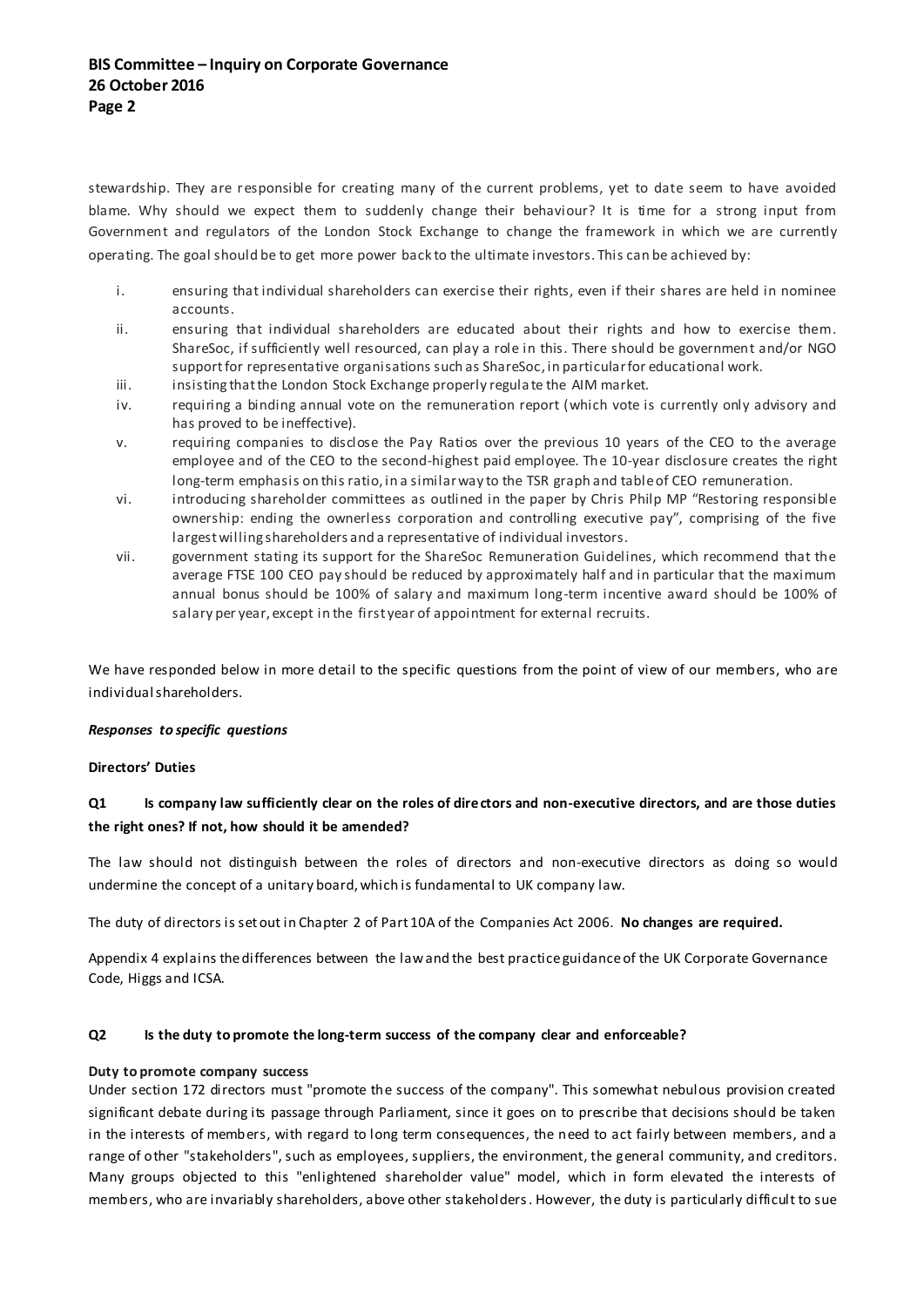upon since it is only a duty for a director to do what she or "he considers, in good faith, would be most likely to promote the success of the company". Proof of subjective bad faith toward any group bei ng difficult, directors have the discretion to balance all competing interests, even if to the short term detriment of shareholders in a particular instance. There is also a duty under section 173 to exercise independent judgment and the duty of care in section 174 applies to the decision making process of a director having regard to the factors listed in section 172, so it remains theoretically possible to challenge a decision if made without any rational basis. Only registered shareholders, not other stakeholders without being members of the general meeting, have standing to claim any breach of the provision.

Section 172's criteria are useful as an aspirational standard because in the annual [Director's Report](https://en.wikipedia.org/wiki/Director%27s_Report) companies must explain how they have complied with their duties to stakeholders. Also, the idea of whether a company's success will be promoted is central when a court determines whether a derivative claim should proceed in the course of corporate litigation.

The duty to "promote the long term success" is not law, but a (relatively recent, 2014) requirement of the UK Corporate Governance Code which says:

### **The Main Principles of the Code**

#### **Section A: Leadership**

Every company should be headed by an effective board which is collectively responsible for the long-term success of the company.

Companies have to report to their shareholders if they have followed the Code or explain why not. It is too early to say whether this Code change has been effective.

### **Q3 How are the interests of shareholders, current and former employees best balanced?**

There are many stakeholders who have an interest in the success of a company. Employees should not be singled out as having preference over any other stakeholder group. Different stakeholders will have different and often competing interests and the role of directors will be impossible if they have to formally weight those competing interests. A requirement to promote the success of the company, over the longer term where relevant, is the best way to balance the competing interests of different stakeholder groups.

Any business focussed on the longer term will take care to look after the interests of stakeholders such as employ ees, customers, suppliers and the local community, as well as taking care of the environment in which they operate.

In Groups with a defined benefit pension scheme which is in deficit, it may be appropriate to require additional contributions to be made to the pension scheme if a dividend is paid. Such an additional contribution could be the lower of the amount paid as dividend or (say) 5 times the amount of agreed additional annual contributions to make good the deficit.

### **Q4 How best should the decisions of Boards be scrutinised and open to challenge?**

Directors' duties are to promote the success of the company for the benefit of its members as a whole. The members (shareholders) are therefore the most appropriate group to scrutinise and challenge the decisions of directors. In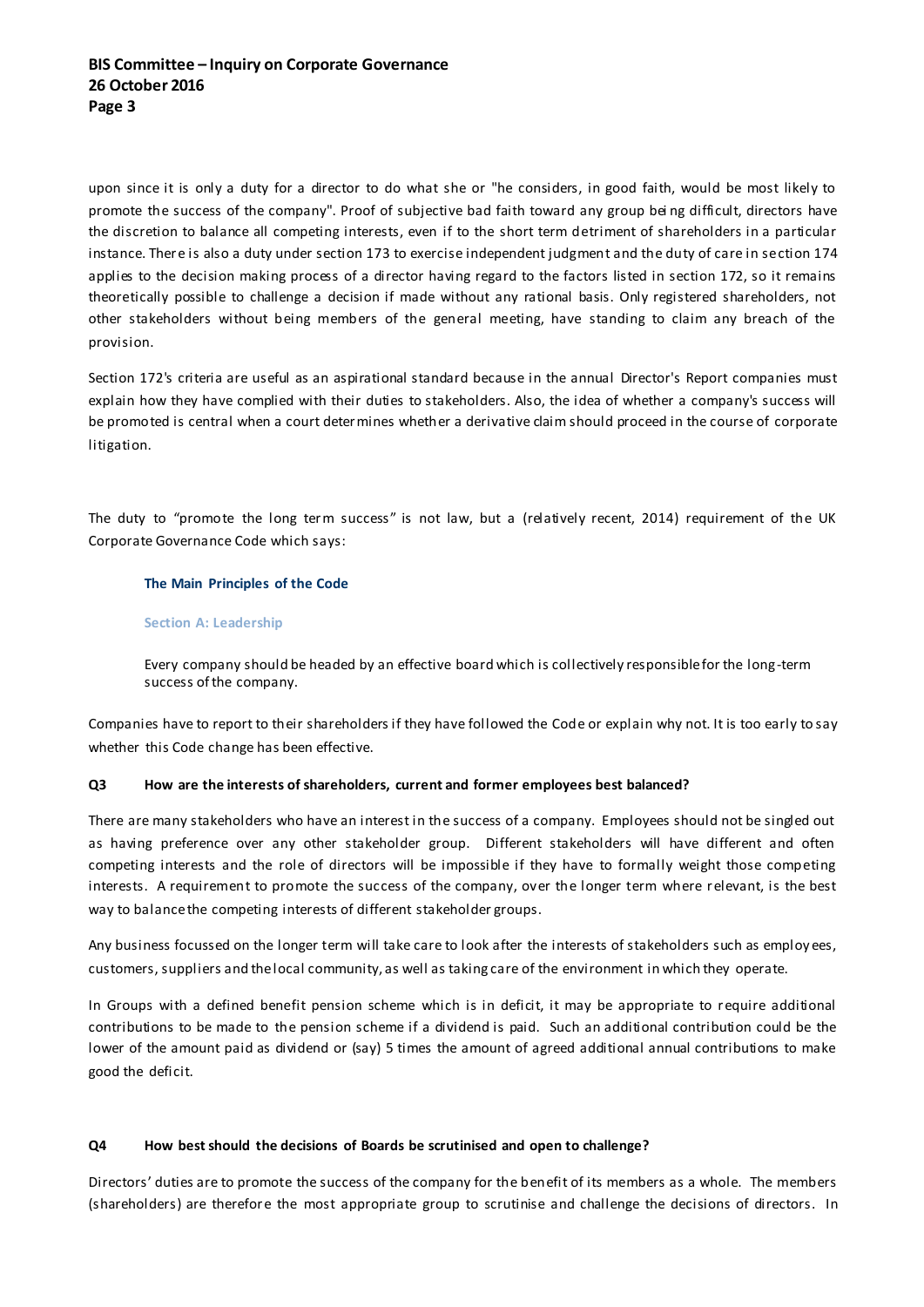order to do this effectively shareholders need good quality, timely, information, and a venue or format (such as an AGM, investor meetings or a Shareholder Committee) in which that challenge can take place.

Our members attend many AGMs and ask questions and our website contains write-ups of members' visits to AGMs. The AGM itself and the opportunity to mingle with directors before and afterwards are great opportunities to question and gather explanations of concerns and if need be to challenge Boards. **It is very disappointing that so many Fund Managers do not attend AGMs.**

**Revitalising AGMs should be seen as a priority. Whilst some AGMs are well run, well attended, interesting and provide a lot of information to shareholders (Aviva and WPP were good examples in 2016), far too many are poorly attended with little attempts from boards to impart information to shareholders. Companies should be encouraged to produce real time webcasts and videos of their AGM. Allowing questions via the web should also be encouraged. This will help in holding boards to account.**

Many of the corporate governance issues that have arisen in quoted companies are because of a lack of challenge by those people that the companies' boards listen to, i.e. shareholders and also to an extent sponsors, nomads and brokers.

Individual investors do not, in most cases, have effective power to challenge boards or curb directors' pay. Fund managers, who are merely intermediaries in the ownership chain, have usurped this power and have failed to challenge boards. They are responsible for creating the current problems, yet to date seem to have avoided blame. Why should we expect them to suddenly change their behaviour? It is time for a strong input from Government and regulators of the London stock exchange to change the framework in which we are currently operating. The goal should be to get more power back to the ultimate investors.

The Red Line voting project of the AMNT needs to be progressed faster. See [http://redlinevoting.org/what-is-red-line](http://redlinevoting.org/what-is-red-line-voting/)[voting/](http://redlinevoting.org/what-is-red-line-voting/) for more information on this.

There should be an obligation on fund managers to reflect the views of beneficial owners. The Times Money "Shareholder Democracy Campaign" is worth considering, as is the DSW model in Germany where they have collective representation of all of their members. Currently, in the UK, it is not possible for third parties to collect proxies from beneficial owners (only the nominee operator can effectively do so and they have little interest in encouraging voting), Company law should be changed to permit anyone to collect proxies as well as specifically requiring nominee operators to offer voting and other rights to their beneficial owners as part of the reform to shareholder rights.

**ShareSoc, if sufficiently well resourced, can play a role by ensuring that individual shareholders are educated about their rights and how to exercise them. There should be government and/or NGO support for ShareSoc, in particular for our educational work (especially on/via the website).**

**Q5 Should there be greater alignment between the rules governing public and private companies? What would be the consequences of this?**

ShareSoc does not have a strong view on question five.

**Q6 Should additional duties be placed on companies to promote greater transparency, e.g. around the roles of advisors. If so, what should be published and why? What would the impact of this be on business behaviour and costs to business?**

Fees paid to consultants for other services to the company should be disclosed as well as fees for advice to the remuneration committee. This will highlight potential conflicts of interest. The Waxman enquiry found that fees for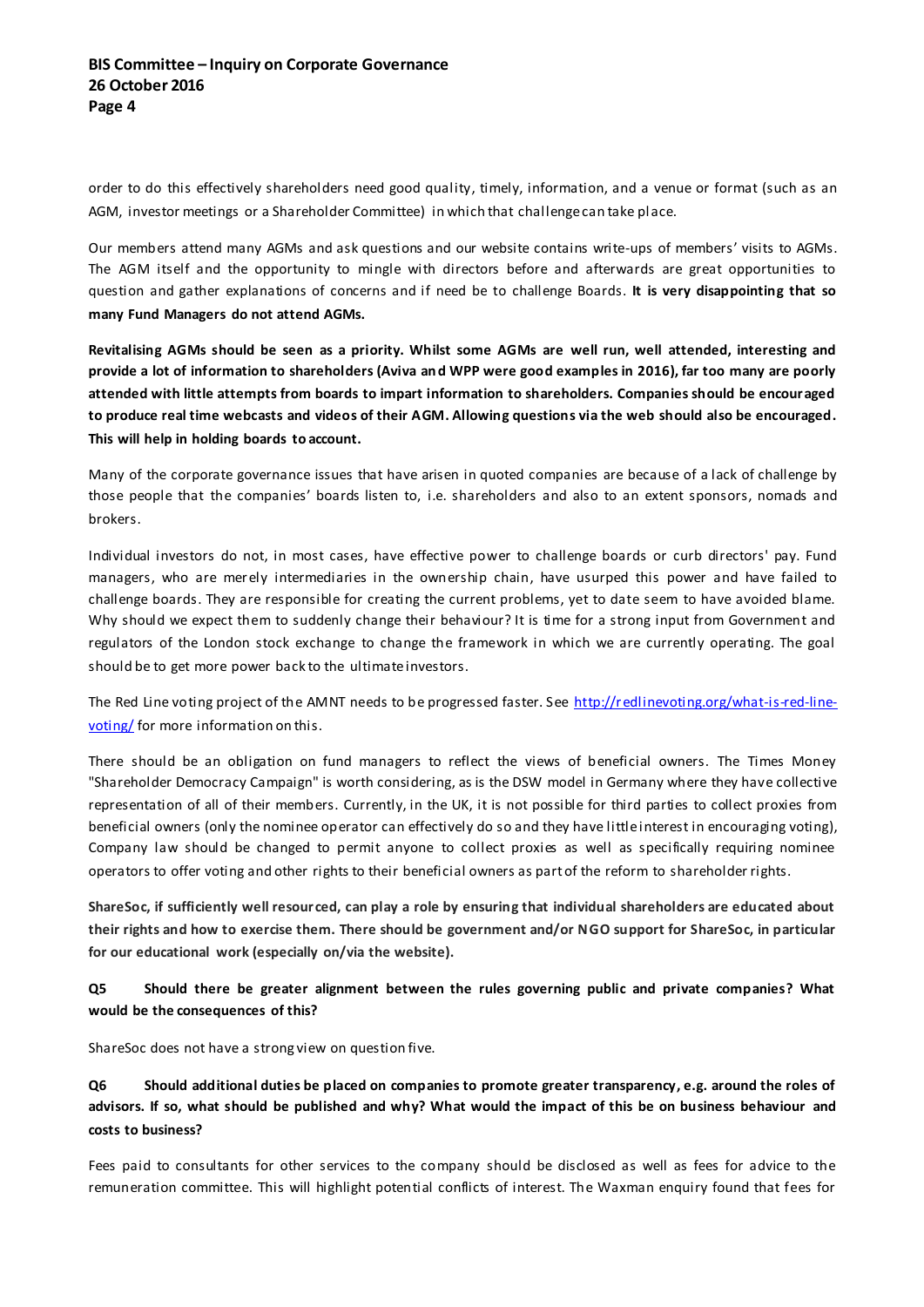other services averaged 11 times the fees for advice to the remuneration committee - this highlighted how difficult it can be for some remuneration consultants to give advice that the executive management may not like!

The cost impact of such transparency to companies would be minimal. (The cost of compliance for consultants who provide multiple service lines may be larger) The benefits to business in the UK would be substantial in relation to the costs to quoted companies. Avoiding just one corporate governance disaster would be a huge saving and cost benefit.

### **Q7 How effectively have the provisions of the 1992 Cadbury report been embedded? How best can shareholders have confidence that Executives are subject to independent challenge?**

There are many cases where the Executives have not been subject to rigorous independent challenge. The banks' shareholders (in the UK) lost hundreds of billions of pounds of shareholder value in the 2007/08 Financial Crisis. But it is not just the banks. Other examples are:

BP – insufficient attention paid to safety

Tesco – accounting anomalies, pre booking revenue

GlaxoSmithKline –bribery in China

Shell – overstatement of reserves

G4S and Serco – overcharging for prison services. G4S also failed to meet the London 2012 Security Contract.

It is the role of NED to provide challenge in the first instance, but in many cases we see a lack of effective independence and challenge on UK boards, leaving the Executives without effective control. Shareholders (i.e. primarily fund managers), as the group with the most interest in controlling the Executives, should also be providing effec tive challenge. They either need to allocate more resource to this task, or hold shares in fewer companies so as to focus their existing resources more effectively and in more depth. A shareholder committee (of the top five willing shareholders plus a representative of individual shareholders), as suggested by Chris Philp MP, may be useful in providing a framework for discussions and challenge. Better reporting of their corporate stewardship actions by fund managers to their investor clients would improve accountability and encourage a more active role.

The provisions of the 1992 Cadbury Report remain relevant today. The UK Corporate Governance Code, by focus sing on structures and processes detracts from the more important aspects of governance which are having people with the right mix of skills and experience, working together, in a culture of constructive challenge and continuous improvement. It is the right outcomes that are important not the different ways that outcomes can be achieved.

The Committee should note that poor governance is not limited to quoted companies. Kids Company, The Co - Operative Group and several NHS Trusts are examples of poor governance in other sectors.

### **Q8 Should Government regulate or rely on guidance and professional bodies to ensure that Directors fulfil their duties effectively?**

We find it difficult to envisage how the Government can regulate to ensure that Directors fulfil their duties (as set out already in regulation) effectively.

Guidance (from professional bodies or others) can help directors fulfil their duties effectively, but cannot and should not replace individual judgement. Guidance is too often interpreted as rules and followed to inappropriate conclusions.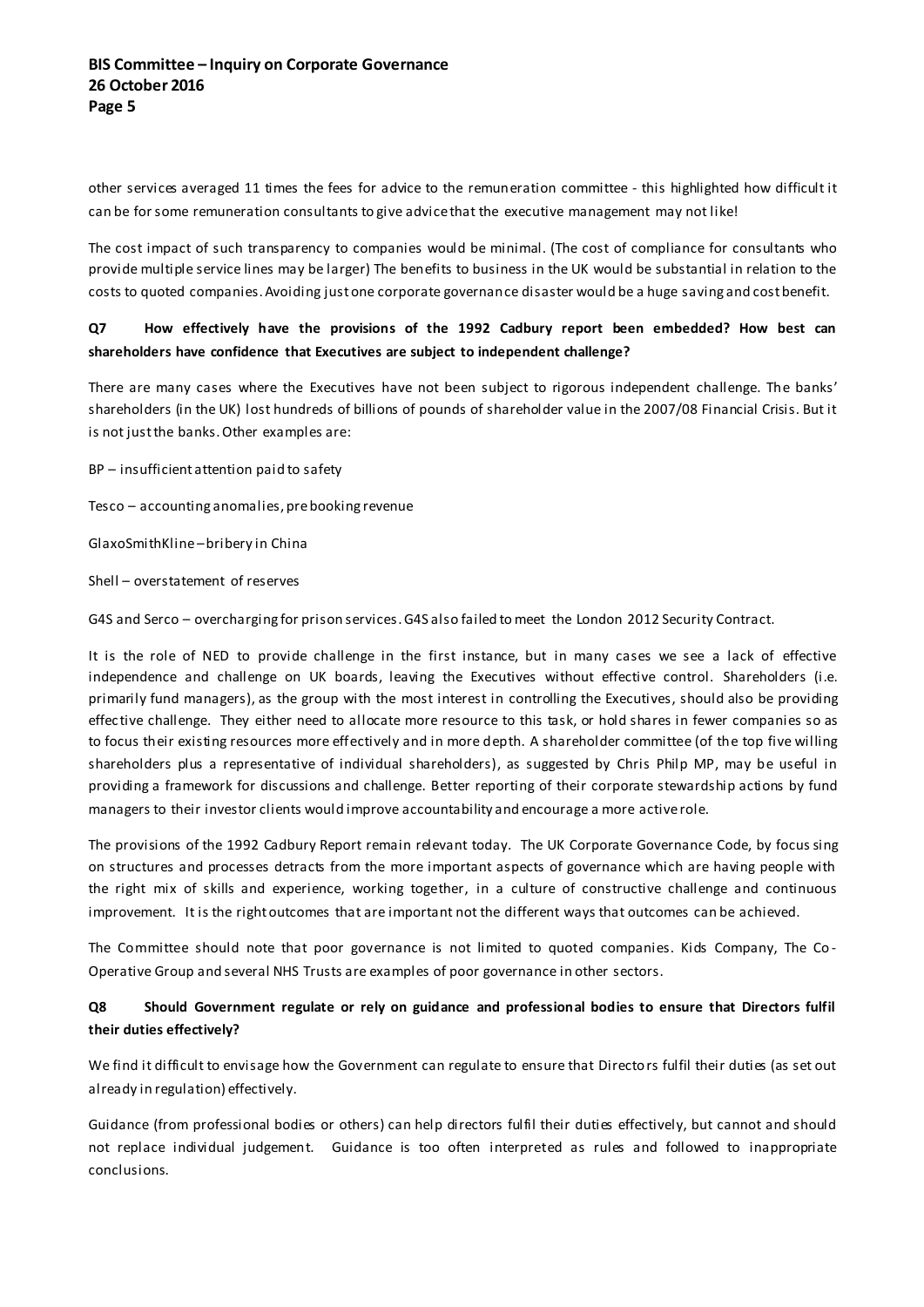Increasing regulation does little to discourage crooks from breaking the law, but instead makes life more difficult for the honest.

More, and higher quality, feedback from investors is the best way to promote improvement in performance. If shareholders are perceived not to care, regulation will just create compliance activity rather than meaningful change.

Very, very few people in the UK have gone to jail as a result of their actions that led to the 2007/08 Financial Crisis, yet millions of people have suffered severe hardship as a result. The SFO and the Crown Prosecution Service should be asked by the Committee to explain why they have not been able to prosecute and why more examples have not been made.

On the 27th September 2016, the BBC broadcast an analysis of AIM and asked whether enough is being done to protect investors. ShareSoc was involved in supplying some of the evidence for the programme and ShareSoc director David Stredder spoke on it. See our blog for a report on it here: **[BBC-File-On-Four](https://sharesoc.wordpress.com/2016/09/28/aim-is-enough-being-done-to-protect-investors/)** . ShareSoc has held meetings recently with the management of AIM and we hope more will come of that in due course. An update on that and the BBC programme was sent to our contacts on the AIM campaign.

### **Executive Pay**

**Q9 What factors have influenced the steep rise in executive pay over the past 30 years relative to salaries of more junior employees?**

### **1. The problem is primarily a FTSE 100 problem.**

We have seen no evidence of a steep rise in the pay of the executive directors of most Small Cap and AIM companies over the past 30 years. It is unfair to tarnish the reputations of the vast majority of quoted companies because of what is primarily a FTSE 100 company problem.

### **2. LTI and Bonus are the cause of the steep rise.**

Data from Manifest show the factors that have influenced the average FTSE 100 CEO pay over the past 18 years from 1998 to 2015:

- Salaries have increased by 95%, a compound rate of 4% p.a.;
- Bonuses have increased by 540%, a compound rate of 11% p.a.;
- Long term incentives have increased by 1,133%, a compound rate of 16% p.a.;
- Total Remuneration Awarded has increased by 322%, a compound rate of 9% p.a.

It is worth noting that over this period for FTSE 100 companies:

- The average market capitalisation increased by 78%, a compound rate of 3% p.a.;
- The average turnover increased by 171%, a compound rate of 6% p.a.;
- The average total shareholder return was 89%, a compound rate of 4% p.a.

The above data show that the main factors that affected FTSE100 CEO pay were increases in long term incentives and bonuses.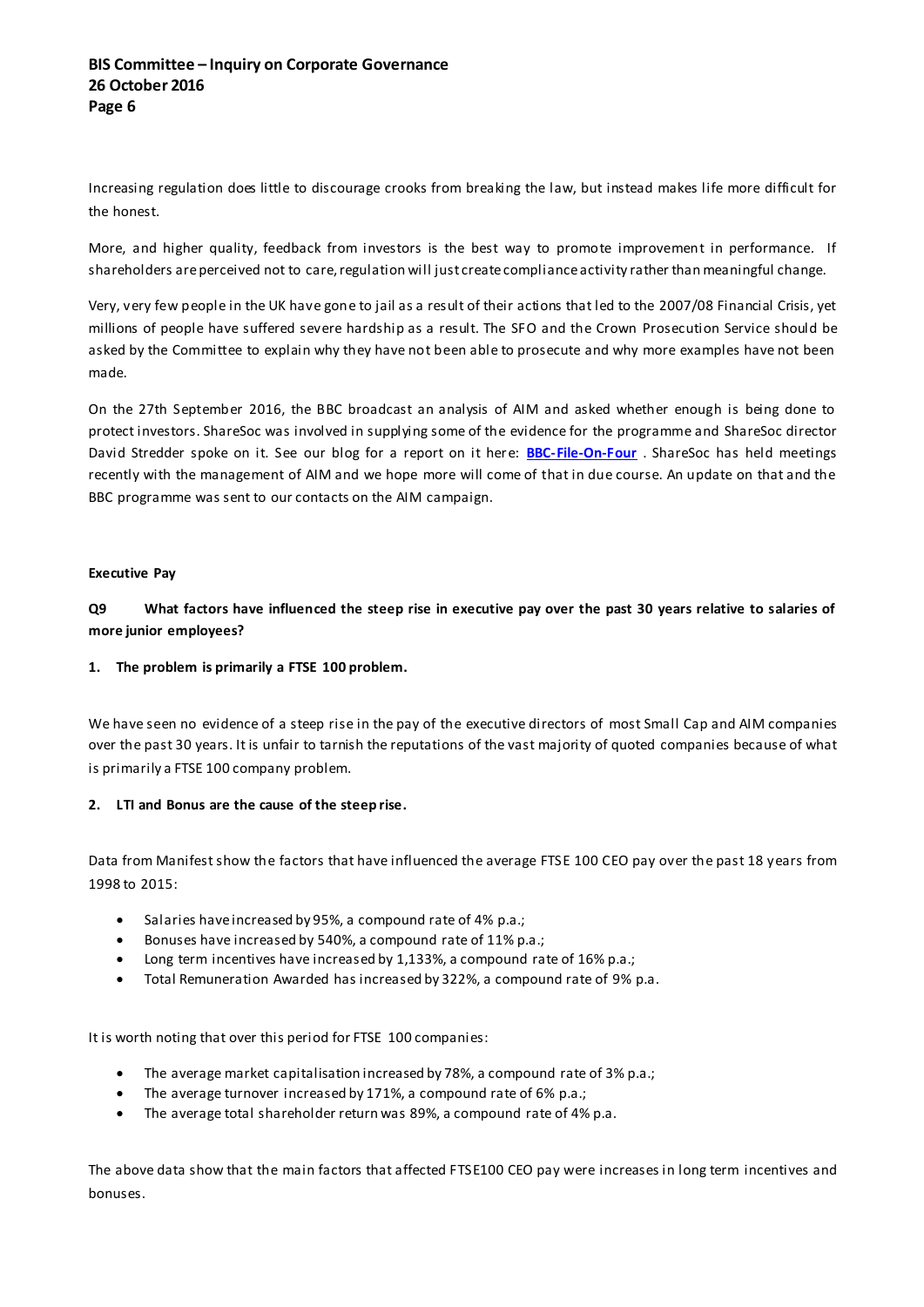Bonus opportunities of 200% salary p.a. and long term incentive awards of 300% of salary p.a. are now commonplace in FTSE 100 companies. Payouts to executives are a consequence of the size of awards, the toughness of the performance targets and the performance of the company over the performance period.

### **3. Fund Managers have failed to do what we expect of them.**

The main factor influencing executive pay over the past 30 years is the fund managers who approved the remuneration plans. The other main factors influencing executive pay over the past 30 years were the "best practices" guidance of the ABI, the NAPF and some of the leading fund managers. These encouraged the use of performance related pay, but said little about quantum of pay. As a result, companies introduced bonus and long term incentive plans **in addition to** existing remuneration and/or **increased** the potential payments. Throughout this period most shareholders did not object to remuneration increases. Indeed, it is arguable that up until 2003, most shareholders and fund managers did not have the technical capability to calculate the total remuneration awarded (i.e. the expected value of awards) or the total remuneration received (i.e. the amounts received that you have to pay tax on, except for pension which is counted differently). Only recently have the Working Party set up by the Investment Association identified the problem of "remuneration creep". This matter is important as it is symptomatic of a gradual breakdown of the agency model.

### **4. Pay disclosure and increased visibility is not a cause.**

It is commonly argued that the visibility of amounts paid to executives has a ratchet effect on executive pay, especially in the absence of shareholder actions to restrain pay, **but this is a myth that has no basis in logic.** When pay did not have to be disclosed, companies still knew how much other companies were paying via informal exchanges of information and through remuneration surveys conducted by Hay, Towers Perrin and others. Recruitment consultants also inputted into the debate. It is arguable that the new visibility of amounts paid has reduced pay as executives are less able to puff up stories of how much competitors are paid.

The lack of visibility of hedge fund and private equity remuneration levels has not curbed their remuneration.

It is arguable that remuneration of hedge funds managers, private equity managers, accountants, lawyers and investment bankers had been used as justification for increasing executive pay in quoted companies.

We do not call for less visibility on pay, but instead for shareholders to take action and set examples.

### **5. Unrestrained executive greed.**

Another factor influencing executive pay is unrestrained executive greed. We should expect executives to be greedy. It is up to others to restrain them. The first line of defence is the non-executive directors on the remuneration committee. If that does not work, then shareholders have to vote down remuneration proposals and if necessary vote off the non-executive directors who proposed them.

#### **6. Voting happens too late in the process.**

The vote at the AGM is too late, as institutions do not like to vote against the directors' recommendations. This impasse can be broken - through the introduction of shareholder committees, who will be able to engage much earlier in the process.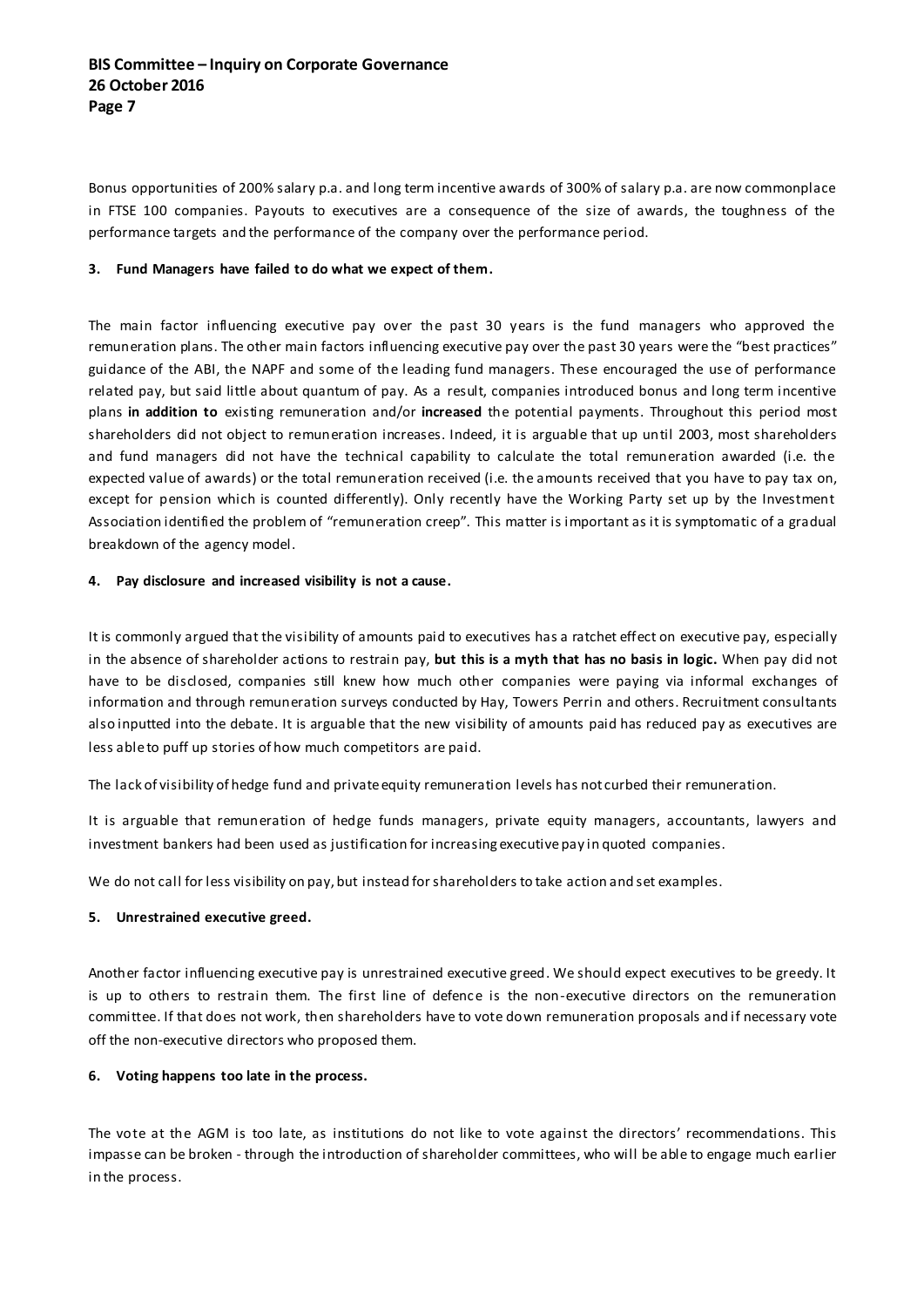#### **Q10 How should executive pay take account of companies' long-term performance?**

### **The question conflates the issue of CEO pay and pay of other executives. CEO's are more able to influence company performance than other executives and should have more of their remuneration linked to it than other executives.**

ShareSoc are in favour of equity based long term incentives, so long as they are not too large (500% of salary is too large. We think 100% of salary p.a. is sufficient except for external hires in their first year of their appointment.). We also favour executives building up and holding onto significant amounts of shares in their c ompany.

We note that remuneration arrangements for executive directors are an important factor in ensuring that they are motivated to create value for shareholders. Companies of all sizes face many choices in tackling issues of remuneration; this is particularly true for small and mid-size quoted companies.

We believe that companies should approach matters of remuneration in a way that is proportionate, rational and measured. Equally, companies should be clear and transparent when setting executive pay, in order to nurture the development of trust between companies and shareholders. Models of remuneration should support the sustained alignment of interests between directors and shareholders which should help to deliver long-term growth in shareholder value.

We believe that a significant proportion of an executive director's remuneration should be performance based. This can be done by linking pay to strategic milestones, key performance indicators (KPIs) and value drivers that incorporate challenging and transparent targets related to corporate and individual performance.

The principles and culture of long-term share ownership within a business should be encouraged at all levels, through establishing share ownership schemes, share retention guidelines and other means. Share schemes that allow all employees to share in the success of the company should be encouraged.

Each company will have a share dealing code in place setting out how share sales may be conducted. The remuneration committee might require shares vesting through incentive schemes to be retained in the long-term. Normally large blocks of shares should not be sold while directors maintain tenure at the company, except to fund tax obligations relating to awards and exceptional circumstances.

Deferral of annual bonus into shares helps executive directors to have a long-term focus.

It would generally be appropriate for any company which issue shares to a senior employee through an incentive scheme to protect itself with clawback arrangements.

### **Q11 Should executive pay reflect the value added by executives to companies relative to more junior employees? If so, how?**

#### **Again, the question conflates the issue of CEO pay and pay of other executives.**

The success of a company is likely to derive from the activities of a team of people who should all share in the rewards of success. How such rewards are apportioned should be a matter for Boards taking into account the particular circumstances of the company, should be set out in the remuneration policy, and reported on by Remuneration Committees.

Profit Sharing schemes and employee share schemes are good ways to allow all employees to share in success.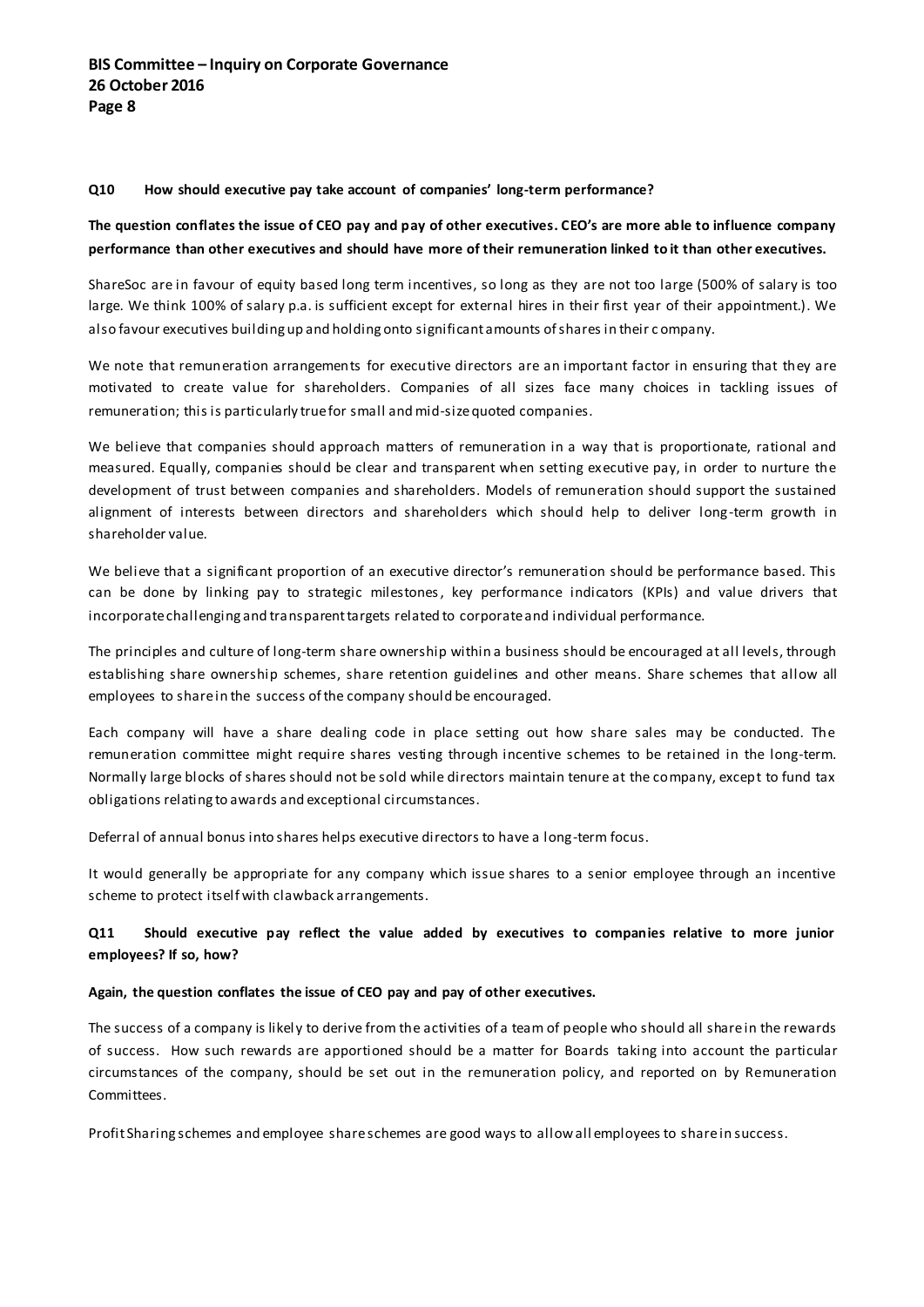### **Q12 What evidence is there that executive pay is too high? How, if at all, should Government seek to influence or control executive pay?**

### **Again, the question conflates the issue of CEO pay and pay of other executives.**

Few CEOs of FTSE 100 companies leave voluntarily to move to other companies. This suggests that FTSE 100 CEO pay is too high.

There is no accepted definition of "too high" against which evidence of executive pay can be measured. The use of multiples of average pay can easily be subverted by outsourcing lower paid functions, which may detrimentally affect workers' rights and employment conditions. The risk of unexpected consequences is too high for such an approach. History tells us that any government action to control pay just results in increasingly innovative methods of reward that negate the purpose of the regulation and impose greater compliance costs on business.

Nevertheless, we support the publication of pay ratios, of the CEO to the average employee pay over the past 10 years; so that shareholders and employees can see how the ratio has moved over time and confirm the justification of why it is deserved, or not.

The only effective way to cap excessive pay is for shareholders to be vocal in their support for restraint and for them to take action against executives whose pay is deemed to be too high. As part of supporting restraint, shareholders need to communicate clearly their expectations, particularly to executive directors, remuneration committees and remuneration consultants. This is most effectively done face to face, rather than though regul ators or trade bodies.

### **Q13 Do recent high-profile shareholder actions demonstrate that the current framework for controlling executive pay is bedding in effectively? Should shareholders have a greater role?**

We are now two years into the new voting and disclosure regime and it might appear to be working to some degree. There are at least three key areas of progress so far: –

- i. paying excessive remuneration when the companies make a large loss or have a very poor year is now viewed as unacceptable. The recent examples of BHP Billiton and Burberry where bonuses were not paid and long-term incentives payouts were deferred are examples of progress. The very uncomfortable situation at BP is an example to others to steer clear and avoid unnecessary bad PR.
- ii. Awarding excessive amounts of shares at the bottom of the cycle. The examples of Persimmon and Berkeley Holdings Group are classics of this and have led to excessive pay. The example of Anglo-American, where they had a lot of criticism even though the vote squeezed through, has forced others to rethink. Most notably BHP Billiton reduced the award by 25%, this year.
- iii. Salary increases seem to be hovering around the 2% level for chief executives of FTSE 100 companies. It is very difficult to give increases higher than the average for other employees.

Shareholders should be encouraged to take an active interest in the company they have shares in. Through their involvement they can encourage the company to improve its corporate governance measures which is likely to lead to better performance of the company. While there is a risk that too close involvement may lead to some shareholders having price-sensitive information depriving them of the legal right to trade shares, this is manageable.

### **Composition of Boards**

### **Q14 What evidence is there that more diverse company boards perform better?**

ShareSoc supports diversity in principle, but does not have a specific response to this question.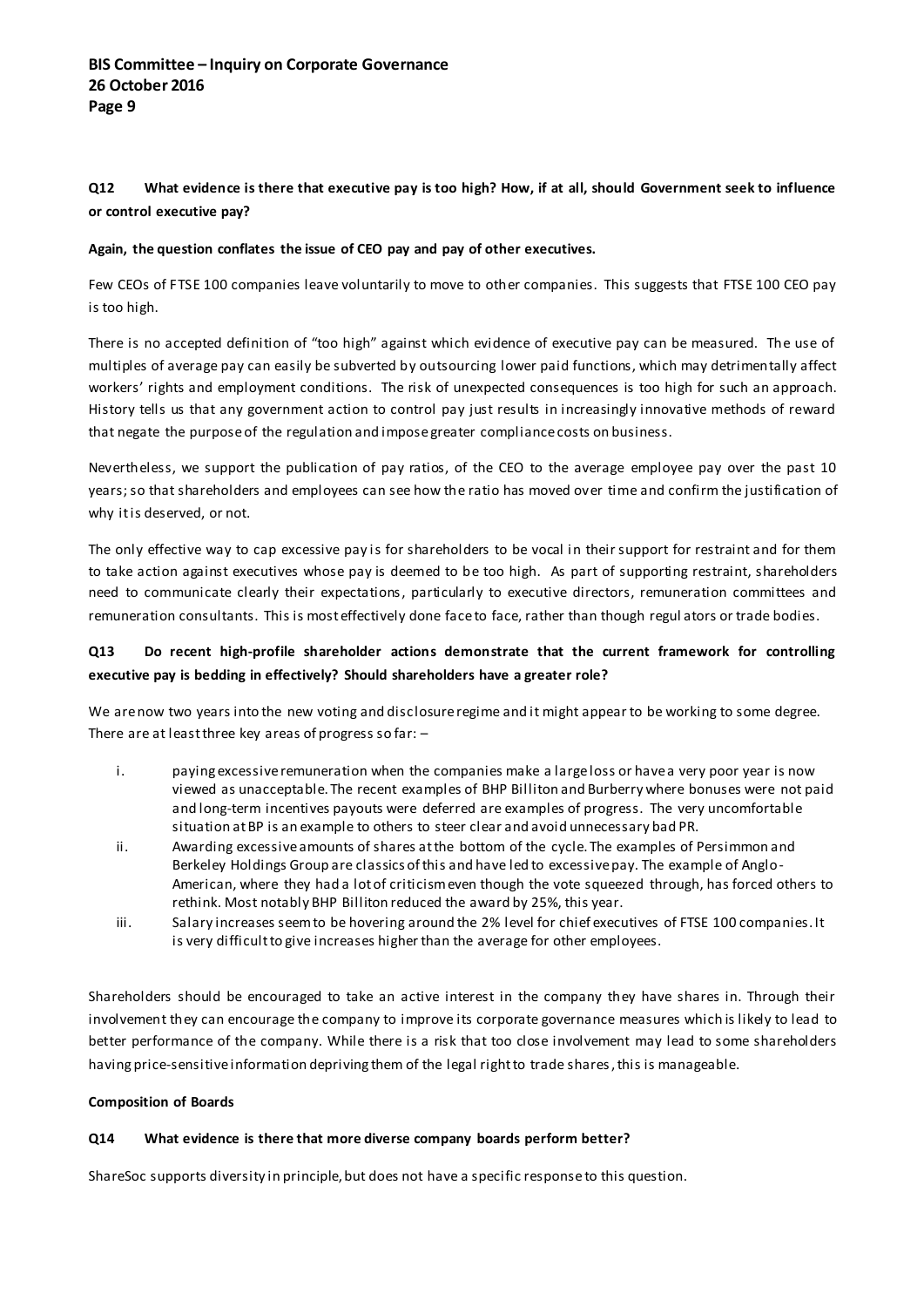### **Q15 How should greater diversity of board membership be achieved? What should diversity include , e.g. gender, ethnicity, age, sexuality, disability, experience, socio-economic background?**

ShareSoc supports the principle of diversity of board membership, but is of the view that this should be achieved as a by-product of obtaining independence and a diverse skills mix. ShareSoc does not support the concept of quotas.

The use of shareholder committees to approve the process for recruitment of non-executive directors (including chairmen) and the recruitment criteria, and to ratify the outcome of the process is a possible improvement on the current system. This will help develop trust between shareholders and directors.

### **Q16 Should there be worker representation on boards and/or remuneration committees? If so, what form should this take?**

A requirement to have workers on boards may help break the current impasse on executive pay. Companies seeking to be successful over the longer term will strive to keep employees motivated and engaged through a number of mechanisms, which will vary according to the type of company and the stage of its development. A one size fits all solution will not be appropriate for many of the companies affected.

A better, and potentially complementary solution may be to have a representative of individual shareholders on the Board and/or remuneration committee. Individual shareholders collectively hold 10% of the shares in UK companies.

### **Q17 What more should be done to increase the number of women in Executive positions on boards?**

This is a good question, but beyond our expertise to answer.

If you would like to discuss our response in more detail, we would be happy to attend a meeting.

Yours faithfully,

Mark Northway, Chairman Roger Lawson, Deputy Chairman Cliff Weight, Director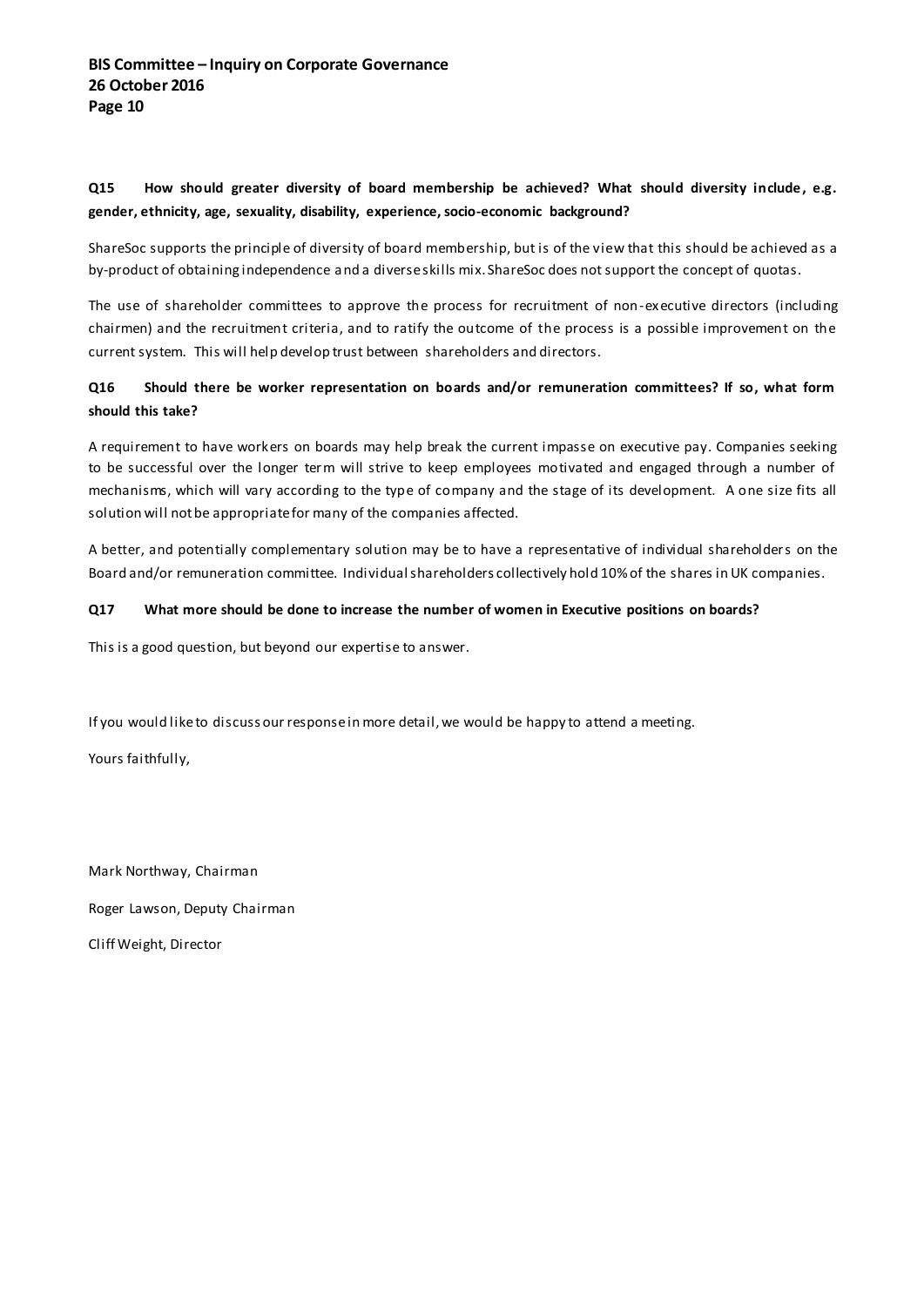

# **APPENDIX 1 ShareSoc BOARD OF DIRECTORS**

BACKGROUND INFORMATION ON THE DIRECTORS OF THE UK INDIVIDUAL SHAREHOLDERS SOCIETY

**Chairman: Mark Northway,** BA, MBA, IMC. Mark is an experienced practitioner in financial markets with wide ranging managerial and governance experience across credit, fixed income, e quity and treasury markets, and associated cash and derivative instruments. His experience spans multiple disciplines induding marketing, trading, investment and the management of complex financial and regulatory risk within a variety of vehicles and legal structures.

**Deputy Chairman: Roger Lawson,** M.B.A., M.B.C.S., C.I.T.P. had a career mainly as a director of IT companies. Since retiring at the age of 50 he has invested widely in the stock market and has also done some "business angel" investments in early stage companies. He was a board member of a mutual association with a particular interest in marketing and PR for some years and has also been involved with several shareholder action groups. He has written many articles on stock market investment, and led representations on the Companies Act, electronic communication and share "dematerialisation".

**Stan Grierson,** M.A. has been a stock market investor for many years. He started his career as an officer in the Royal Air Force before spending time with a major IT company, mainly in marketing. Later, he formed his own successful company as a catering wholesaler. He has been working to help private shareholders in various positions for some years and as a member of Euroshareholders, which supports investors in twenty eight other European nations, with particular regard to the EU.

**David Stredder.** David started as a sports journalist in his early working life but he decided to concentrate on his growing property management businessfrom the age of 29. That business grew to be one of the largest in South London and was sold to an industry consolidator in the late nineties. Since then he has concentrated on his listed and unlisted investments and is an active sma ll cap investor. David was a founder and eventual chairman of the London Business Club and networking continues to play an important role with the regular monthly investor dinners and company presentations that he arranges in South East London.

**Mark Bentley**, M.A. Mark has been a full-time stock market investor since 2004, having pursued investment as a rewarding hobby for 20 years previously. Most of Mark's career was spent in the I.T. industry beginning with Logica in 1980, where he worked on the Giotto Halley's Comet intercept mission for the European Space Agency amongst other projects. In 1987 Mark started his own IT services business, Anvil Technology Ltd, which he ran successfully for 14 years. He is an active investor, attending many company meetings each year and publishes his findings on a number of investment orientated web sites.

**Mark Lauber,** CFA. Mark has a background in finance, having worked for major banks internationally with a focus on investment products. In 2008 he founded Irongate Capital Ltd., an independent consulting and investment vehicle, to develop interests in corporate finance and private equity investment. One of his current projects is the orderly realisation of assets for a private equity and commercial property firm so as to preserve and maximise shareholder value. While maintaining holdings in larger FTSE companies, he is also a keen investor in special situations (usually looking for fixed income characteristics), VCTs, and smaller listed and unlisted UK companies.

**Mike Dennis** is a chartered engineer by profession who worked firstly for Shell and then later for BOC, the industrial gas business. In the latter part of his time there he moved into sales, marketing and business development and ultimately spent several yea rs as a board director for BOC's UK businesses. Since 2012 Mike has been running his own consultancy business and spending time developing his own investment portfolio. Mike is also a STEM (Science, Technology, Engineering and Maths) ambassador and spends time encouraging students to take in interest in STEM related careers.

**Chris Spencer-Phillips** has considerable experience of recruiting at Board Level, specialises in Non-Exec Director projects and is a qualified personal profile and psychometric analyst. Chris has a background in advertising (Young & Rubicam, US) and the graphics industry (Letraset) as well as starting two publishing companies (Doverlodge and Datateam). He is a keen golfer (Rye & St Enodoc), a former racehorse breeder (champion sprinter in Ireland) and was a Council Member of the Racehorse Owners Assoc for 16 years. **Cliff Weight** has been a stock market investor since 1984. He now focuses on smaller growth companies. He is a non-executive director of Manifest, the corporate governance experts, MM&K Limited, the leading independent remuneration consultant, and has 30 years' experience a s a remuneration consultant advising many FTSE 350, Small Cap and AIM companies. He is a member of the QCA Corporate Governance Expert Group, the Editorial Board of Executive Compensation Briefing and the Advisory Board of the High Pay Centre. He is the author of the Directors' Remuneration Handbook.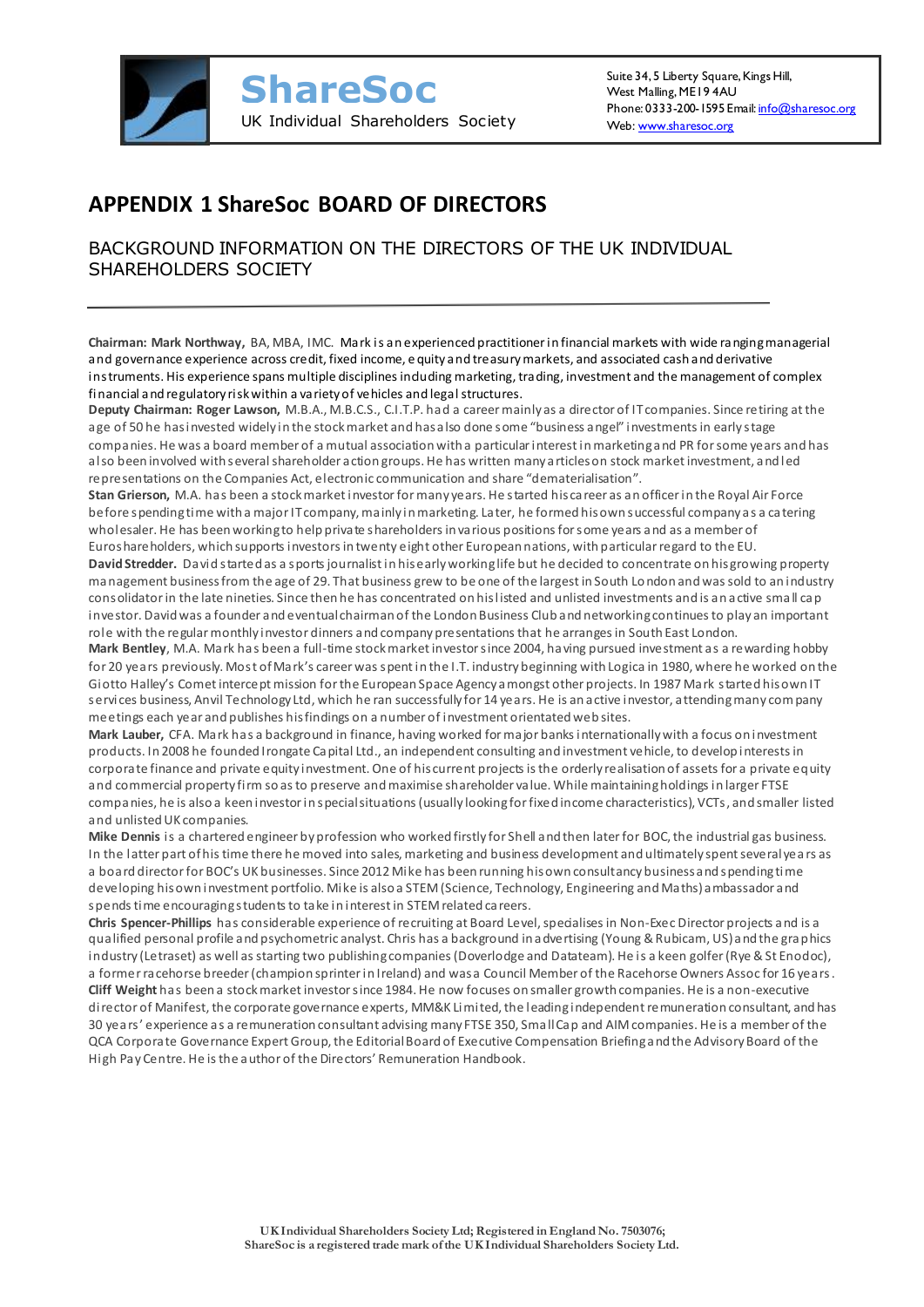### Appendix 2 SHAREHOLDER RIGHTS CAMPAIGN

A CAMPAIGN MANAGED BY SHARESOC

## **Guaranteed Rights for Shareholders**

In October 2014 ShareSoc launched a campaign to give full rights to ALL shareholders.

#### **Shareholders Disenfranchised**

At present most private investors purchase shares in nominee accounts. With a very few exceptions this means that they have no automatic rights to vote, to attend General Meetings of companies or even receive information on the affairs of the company. The nominee system disenfranchises the vast majority of private shareholders.

### **Commercial Interests have taken Precedence**

This situation has arisen because the nominee system offers certain commercial attractions to stockbrokers and other financial market intermediaries, and because the Government has not given priority to the protection of the rights of individual investors.

### **Rights not Exercisable**

Although in theory investors via nominee accounts have rights to vote, attend meetings and receive information under the Companies Act, those rights are in practice not exercisable, and are not exercised, by the vast majority of private investors. In addition, many rights that are otherwise available to shareholders who are on the register of a company are lost.

### **Shareholder Democracy Destroyed**

Shareholder democracy has been fatally undermined by the historic changes to the way the UK stock market operates to the detriment of good corporate governance in companies as the voice of individual shareholders is lost. Individual shareholders have a direct ownership interest rather than simply acting as agents for others as is the case with many institutional investors, so they are more likely to express concerns about management failings, excessive director pay and poor corporate governance.

You can get a verbal explanation from Roger Lawson of why shareholder rights are important and what needs to be done to improve the current situation by clicking on this YouTube video <https://www.youtube.com/watch?v=REu23z49JjQ&feature=youtu.be> .

A meeting was held on the 14th October 2014 to promote this campaign and several speakers explained how and why the current situation has come to pass. ShareSoc presented our conclusions on how it should be rectified. Speakers at the meeting were **Stan Grierson** and **Roger Lawson** from **ShareSoc**, **Peter Swabey** from **ICSA**, **John Lee** (Lord Lee of Trafford, a well-known FT writer and private investor), **John Kay** (author of the Kay Review and FT writer), **Paul Scott** a well know private investor and blogger, **Cas Sydorowitz** from **Georgesons** and **Michael Kempe** from Capita representing the **ICSA Registrars Group**. A report of the meeting is present in this document: **[Shareholder-Rights-Meeting-](http://www.sharesoc.org/Shareholder-Rights-Meeting-Report.pdf)[Report](http://www.sharesoc.org/Shareholder-Rights-Meeting-Report.pdf)**. There was a general consensus of both the speakers and the audience that there are numerous problems with the existing nominee system and with dematerialisation looming it was necessary to devise new arrangements.

If you wish to register an interest in this campaign, please use the **[Contact](http://www.sharesoc.org/contact.html)** form on this web site to request that you be added to our contact list for the Shareholder Rights Campaign. Please call 0333-200- 1595 if you have any questions.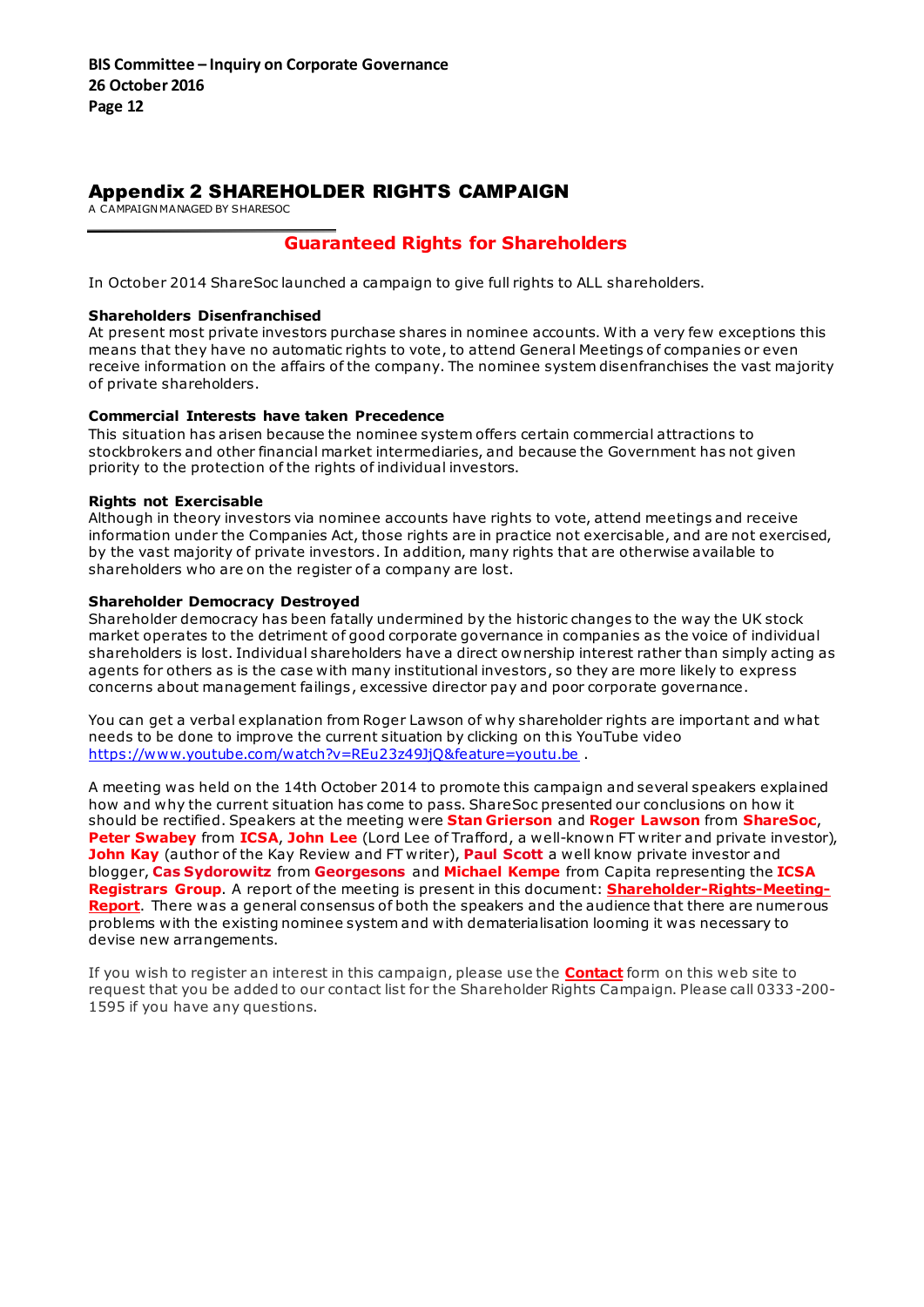

### **DOWNLOAD THE FULL ANALYSES**

We have published two lengthy documents that contain a complete analysis of the issues on shareholder rights and how to resolve the problems. These can be downloaded from here: **[Guaranteed-Votes](http://www.sharesoc.org/Guaranteed_Votes.pdf)** and **[Reforming-UK-Share-Ownership](http://www.sharesoc.org/Reforming-Share-Ownership.pdf)** (click on to access). Cover photos are above. A summary of our proposals was contained in this press release: **[Press063](http://www.sharesoc.org/pr63sharereform.html)** . It includes support for a new low cost electronic trading facility to meet the CSDR regulations that should be available to everyone, and ways to ensure that everyone is on the share register of companies and hence get full rights.

### **DEFEATING SHAREHOLDER DEMOCRACY**

Examples of how the existing shareholding arrangements defeat shareholder democracy and rights were given in this blog post in July 2015: **[Defeating-shareholder-democracy](https://sharesoc.wordpress.com/2015/07/06/defeating-shareholder-democracy-at-alliance-trust-et-al/)**

In January 2016 the Government BIS Department published a Research Paper entitled "Exploring the Intermediated Shareholding Model". It explains the mind-boggling complexity of the existing UK share registration models and the underlying systems that support shareholder rights (including voting). It demonstrates perfectly the need for reform. This note gave our comments on that Paper: **[BIS-Paper-](http://www.sharesoc.org/BIS-Paper-Shareholding-Model.pdf)[Shareholding-Model](http://www.sharesoc.org/BIS-Paper-Shareholding-Model.pdf)**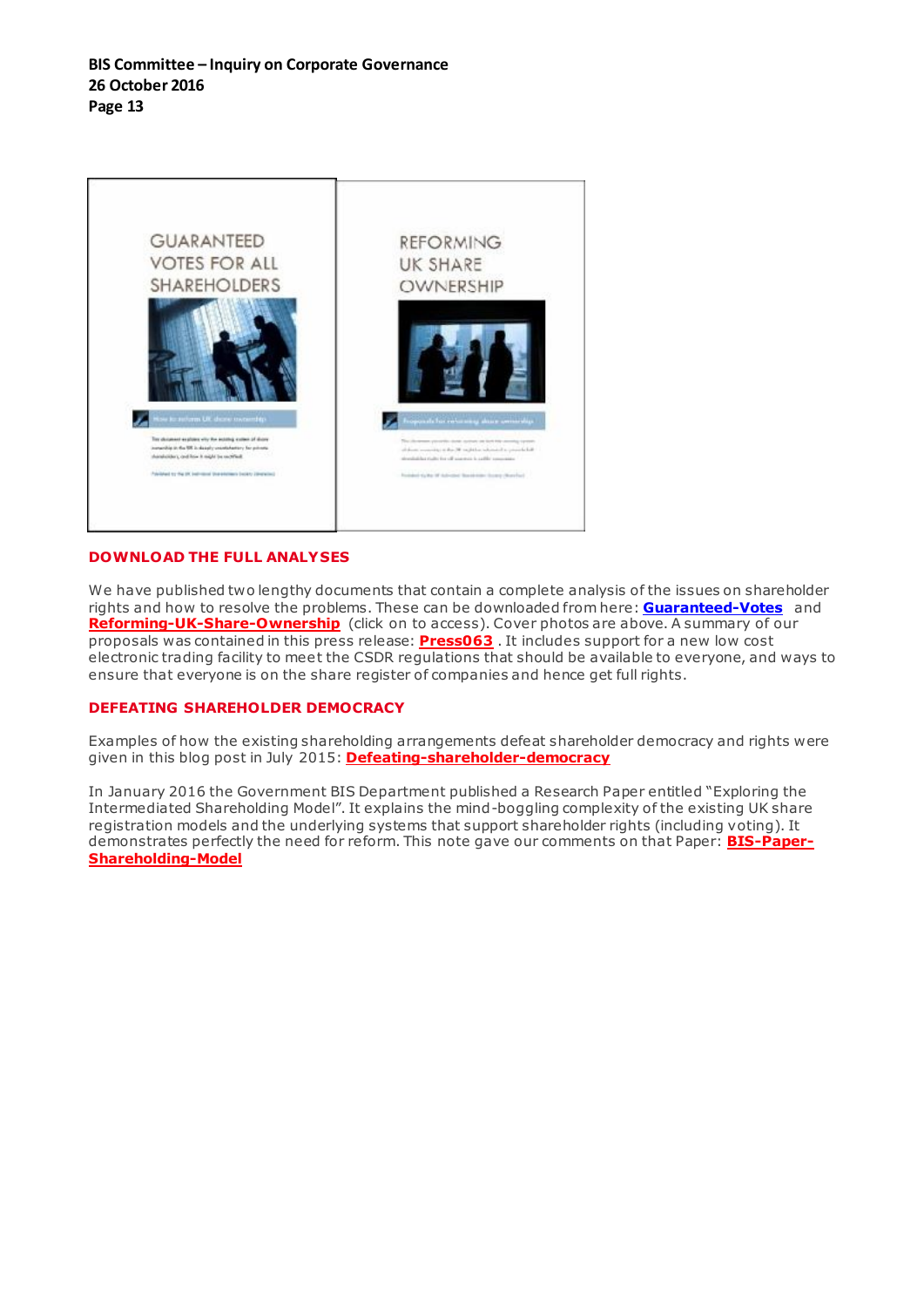### Appendix 3 CAMPAIGN TO IMPROVE THE AIM MARKET

A CAMPAIGN MANAGED BY SHARESOC

### **How the AIM Market Should Be Improved**

This campaign was launched with a press release in June 2016 (although the problems of the AIM market have been long-standing). It said the following:

The AIM market, which is run by the London Stock Exchange (LSE), has been criticised by many people for the quality of companies listed on the market and for the way it operates. ShareSoc and our Members think that some reform is necessary.

There is no denying that it is possible to invest in successful AIM companies but as any experienced AIM investor knows, doing so consistently and avoiding those that either never establish a profitable business, get delisted, go bust or otherwise become the walking dead is another matter altogether. Picking out the quality companies that will give a good return from buying their shares is not easy and in comparison with main market companies it is a minefield for inexperienced investors.

Over 3,500 companies have joined AIM in the last 20 years since the market was launched. How many are left? The answer is about 1,000. Now some will have moved to the main market, and some will have been taken over (not necessarily at a profit for the shareholders from their original investment), but clearly there is a very large amount of turnover in AIM companies. Many will have gone bust or been delisted. Or as Clare Barrett said in the Financial Times: "20 years of a few winners and many losers".

One only has to remember recent cases such as Globo and Silverdell, or companies such as Izodia, Versailles and Langbar, or the numerous oil/gas or mineral exploration companies some of which were of course simply fraudulent businesses. Do the few, sometimes massive, winners offset the losers? The answer is no. The AI M index has underperformed main market indices over the last 20 years.

The LSE has consistently defended the way AIM operates and claims it is one of the most successful small cap exchanges in the world. But many private investors would not agree.

The reputation of AIM is such that it actually puts off good quality companies from listing on it. Therefore, SMEs that wish to raise equity for expansion are often discouraged from listing on AIM and this is damaging for the health of the UK economy.

But there are some simple ways to improve the AIM market without imposing large costs on the market participants. ShareSoc has published a document which spells out exactly what should be done. It is present on our web site here: **[Improving-the-AIM-Market](http://www.sharesoc.org/Improving-the-AIM-Market.pdf)**

#### **Summary of Key Recommendations:**

These are a few of the key recommendations in our proposal:

- The enforcement of AIM regulations needs to be improved.
- The roles of Nomad and Corporate Broker should be separated because of the conflict of interest therein.
- A corporate governance code should be introduced.
- Directors remuneration should be reported and votes required to approve it at AGMs.
- AIM company directors should have knowledge of UK Company Law.
- Share placings should be constrained.
- New listings should be vetted by an independent panel.
- Nomads should have clearer responsibilities.
- Non-executive directors should be clearly independent and have a limited number of roles.
- General Meetings should be held within the UK and at convenient dates and times.
- All AIM company directors should be fluent in English.

These recommendations are spelled out in more detail with explanations for their need in the aforementioned document.

**Update 1 - 8/10/2016.** On the 27th September the BBC broadcast an analysis of AIM and asked whether enough is being done to protect investors. ShareSoc was involved in supplying some of the evidence for the programme and David Stredder spoke on it. See our blog for a report on it here: **[BBC-File-On-Four](https://sharesoc.wordpress.com/2016/09/28/aim-is-enough-being-done-to-protect-investors/)** . Soon after ShareSoc had a meeting with the management of AIM and we hope more will come of that in due course. An update on that and the BBC programme was sent to our contacts on the AIM campaign (sign the AIM petition below to get on the contact list).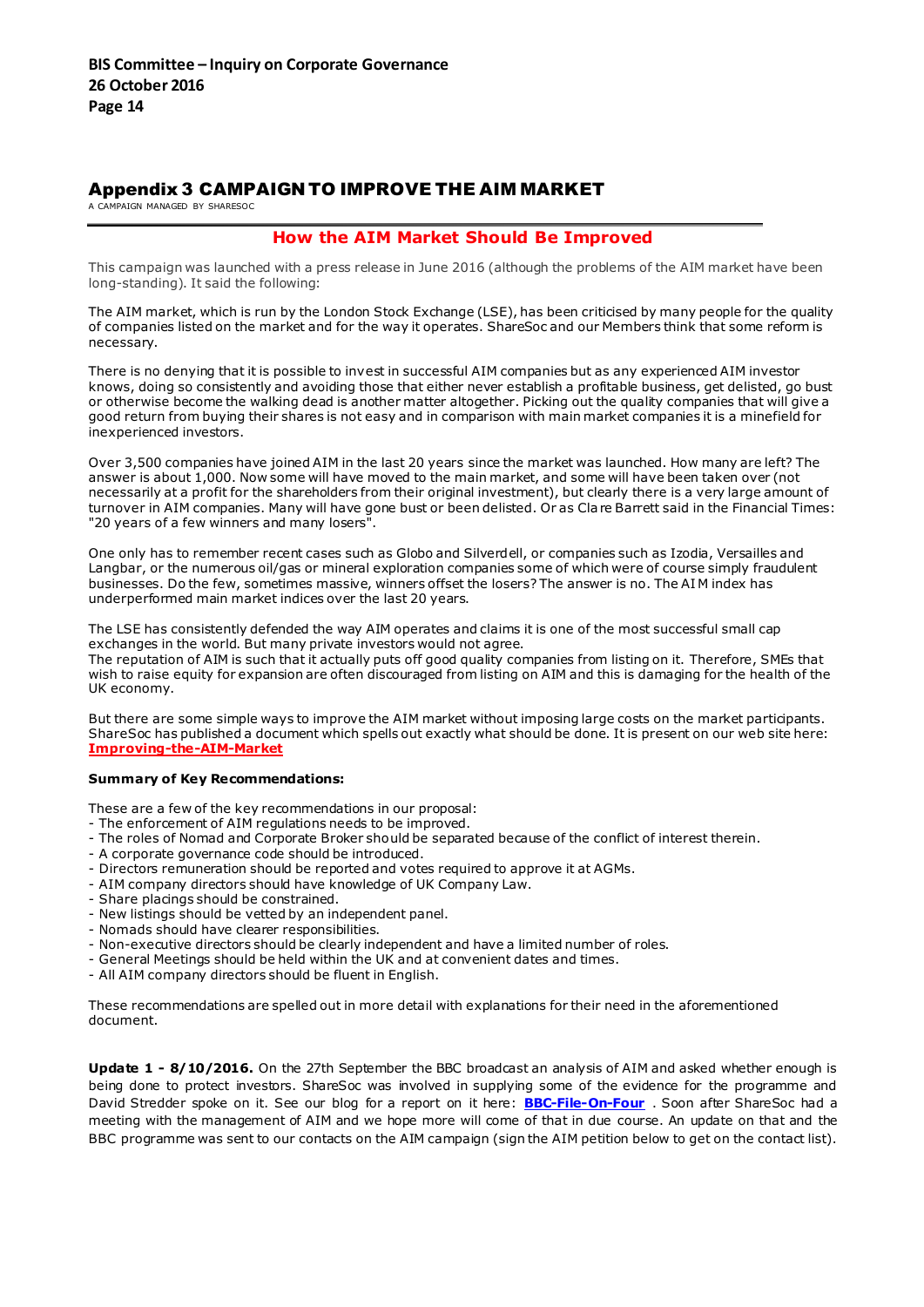# Appendix 4: Background on Duties of Directors

The Companies Act 2006 codified the duties of directors. The critical section is s 172(1), duty to promote the success of the company:

'(1) A director of a company must act in the way he considers, in good faith, would be most likely to promote the success of the company for the benefit of its members as a whole, and in doing so have regard (amongst other matters) to –

- (a) the likely consequences of any decision in the long term,
- (b) the interests of the company's employees,
- (c) the need to foster the company's business relationships with suppliers, customers and others,
- (d) the impact of the company's operations on the community and the environment,
- (e) the desirability of the company maintaining a reputation for high standards of business conduct, and
- (f) the need to act fairly as between members of the company.'

The definition provided in s 172 (1), often described as 'enlightened shareholder value', requires directors to have regard to the long term interests of the company.

The majority of respondents to the Kay Review $^1$  took the view that this definition gave sufficient emphasis to the success of the company and the promotion of its long term performance.

As well as Company Law, the Committee should consider the best practice guidance which companies should follow.

Sir Derek Higgs, in his Higgs Review, laid out the role of non-executives and this is now encapsulated in ICSA guidance:

Non-Executive Directors have the normal responsibilities of all directors, plus Non-Executive Directors have responsibilities in the following areas:

- **Strategy:** Non-Executive Directors should constructively challenge and contribute to the development of strategy.
- Performance: Non-Executive Directors should scrutinise the performance of management in meeting agreed goals and objectives and monitoring.
- **Risk:** Non-Executive Directors should satisfy themselves that financial information is accurate and that financial controls and systems of risk management are robust and defensible.
- People: Non-Executive Directors are responsible for determining appropriate levels of remuneration of executive directors and have a prime role in appointing, and where necessary removing, senior management and in succession planning.

Non-Executive Directors are the custodians of the **governance** process. They are not involved in the day-to-day running of business but monitor the executive activity and contribute to the development of **strategy.**

The UK Corporate Governance Code, published and maintained by the FRC, says in **Section A.4: Non-Executive Directors** 

### *Main Principle*

**As part of their role as members of a unitary board, non-executive directors should constructively challenge and help develop proposals on strategy.** 

 $\overline{a}$ 1 http://www.bis.gov.uk/assets/biscore/business-law/docs/k/12-917-kay-review-of-equity-markets-final-report.pdf